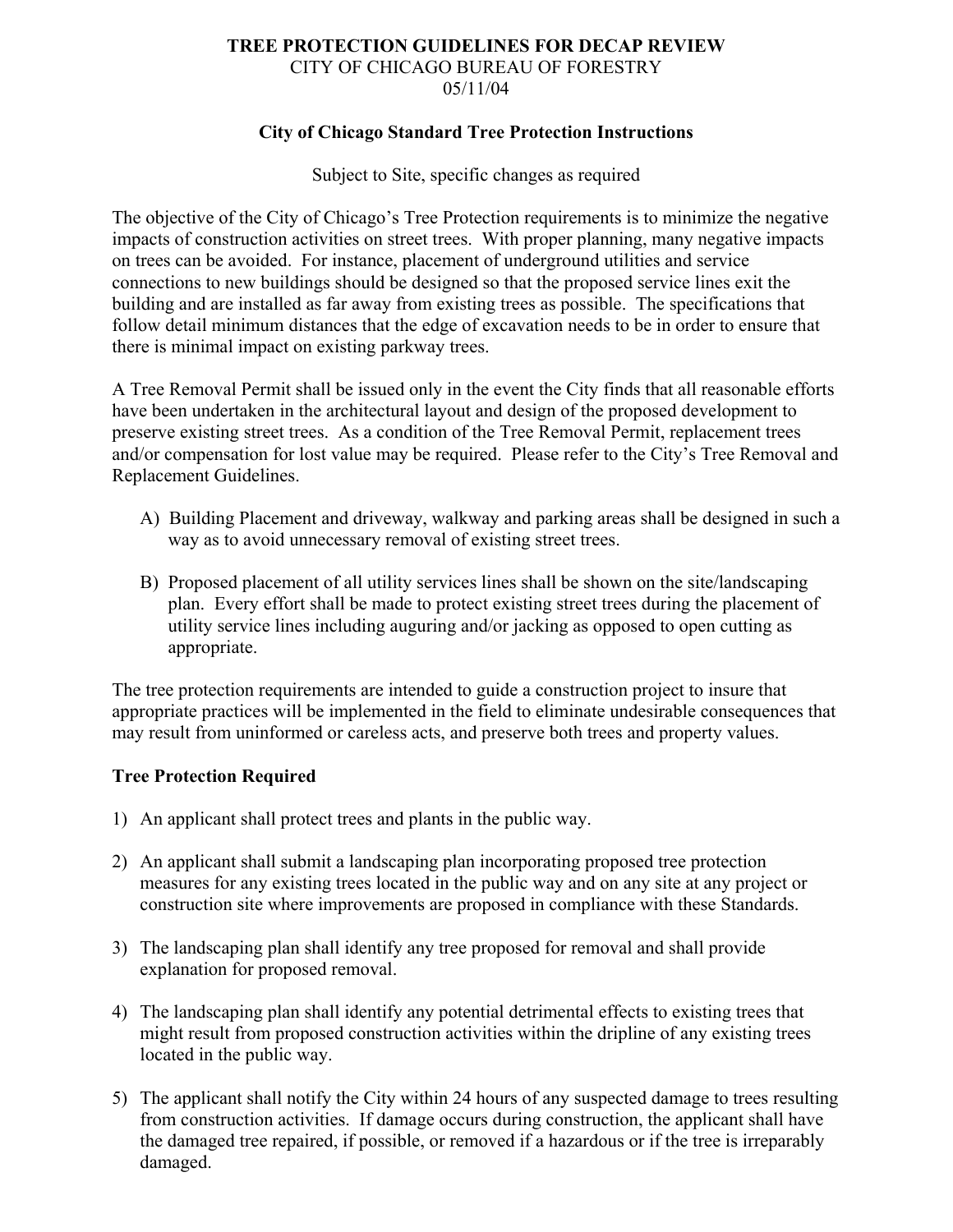# **TREE PROTECTION GUIDELINES** CITY OF CHICAGO BUREAU OF FORESTRY 05/11/04

## **Protection of Existing Trees in the Right of Way**

1. The Contractor must protect all trees and shrubs at the construction site from damage in accordance with he provisions of Chapter 10-32 of the Municipal Code. The Contractor must restore all damaged parkways to their original condition and repair or remove and replace any trees and shrubs damaged as a result of construction activity as determined by the Department of Streets and Sanitation, Bureau of Forestry, at the Contractor's expense. If any trees or shrubs damaged by construction activity must be removed and replaced, and trees or shrubs of comparable size, type, and value are unavailable or the time for planting is unsuitable, the City will charge Contractor their appraised value determined as provided under § 10-32-200 of the Municipal Code, which amount the City will deduct from amounts due the Contractor, or, if no amounts are due, then Contractor must promptly pay the City the amounts determined.

At a minimum, any tree greater than 4" D.B.H. that is permanently damaged due to the construction project and not originally marked for removal shall be replaced with a new tree as identified by the Bureau of Forestry and shall have a minimum of 4" caliper B&B. Any damaged tree smaller than 4" caliper measured 6" above the ground shall be replaced in kind, inch for inch.

 2. A protection barrier or temporary fence of at least 1.2m (4 feet) in height must be installed around each tree to be *protected and preserved*. *The tree protection shall* be installed prior to the actual construction start and maintained for the duration of the project.

Within this protection zone, construction materials shall not be stored, equipment operated and/or temporary storage buildings or work trailers placed.

The protection barrier must be constructed of orange snow fencing securely fastened to fence posts spaced a maximum of **1.5 m (5 feet)** on center. Posts are 1.8m (6 feet) in length with 61 cm (2 feet) set into the ground and 1.2m (4 feet) extending above ground. The fencing shall be attached to the post with a minimum of four (4) nylon locking ties evenly spaced at each post.

Dimensions of the protection barrier is as follows:

#### **Trees located in Tree Pits:**

Where trees are located within Tree Pits, the fencing should be installed at a minimum distance of the inside dimension of the Tree Pit opening with one stake at each corner of the opening.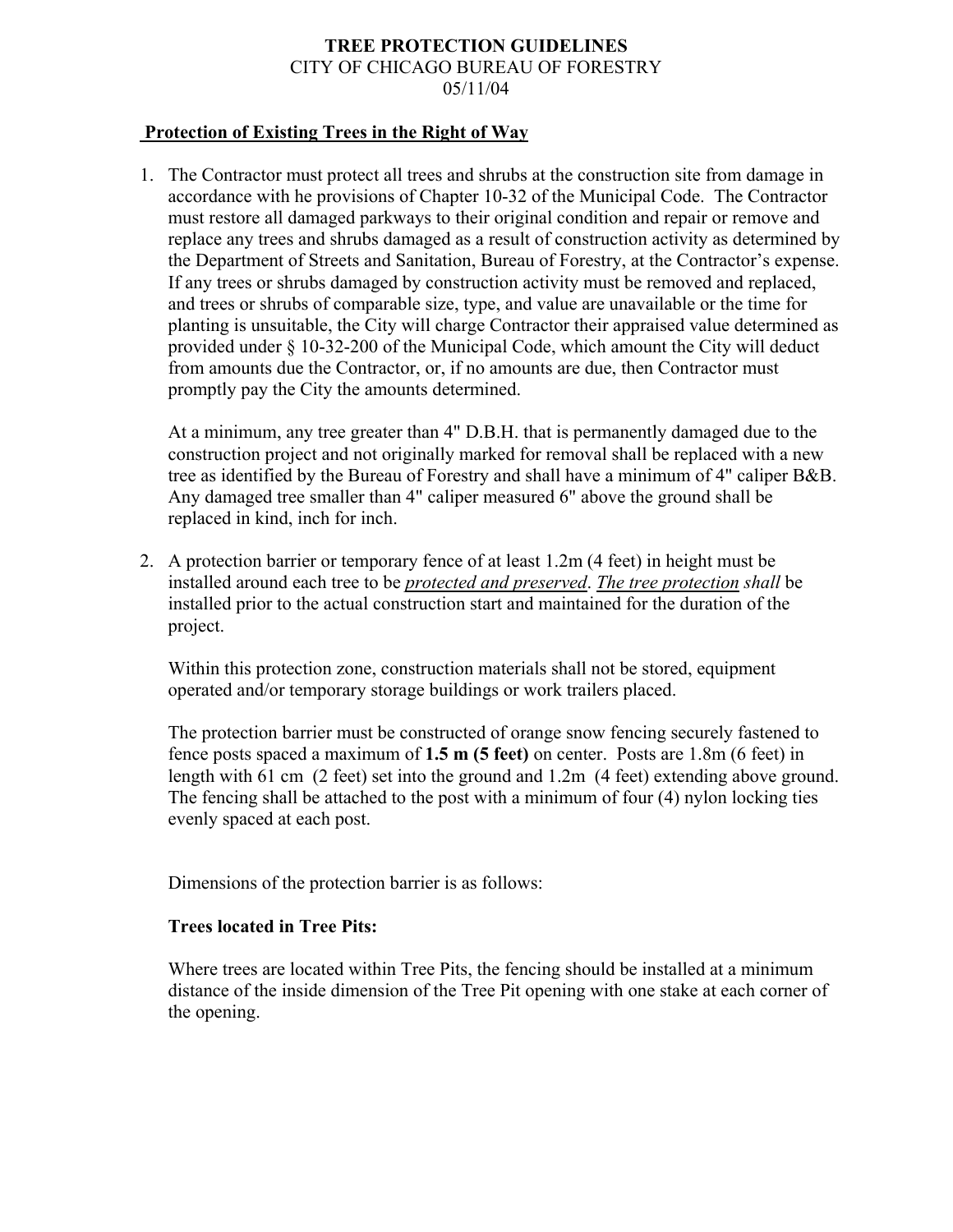#### **TREE PROTECTION GUIDELINES** CITY OF CHICAGO BUREAU OF FORESTRY 05/11/04

## **Trees located in Parkways:**

**Small Trees (<9" D.B.H.)**: Minimum 1.5m (5 feet) from face of tree along the parkway length. In the dimension bordered by the public sidewalk or curb, the fencing shall be the width of the grass parkway with a maximum offset of 30cm (1 foot) from back of curb or edge of sidewalk. In no case shall the closure be less than 61cm (2 feet) from the centerline of the tree.

(Example: 6" Tree in a 6' parkway as measured from back of curb to sidewalk. The dimension of the protection fencing would be 1.2m x 3m (4' x 10') with tree in the center). Note: Larger grass parkways  $(>12')$  may allow for a ten foot by ten foot  $(10' x)$ 10'). Thus, the dimension bordered by the sidewalk or curb would not affect fencing distance.

**Medium (10"to 15" D.B.H.)**: Minimum of ten (10) feet from face of tree along the parkway length. In the dimension bordered by the public sidewalk or curb, the fencing shall be the width of the grass parkway with a maximum offset of one (1) foot from back of curb or edge of sidewalk. In no case shall the closure be less than two (2) feet from the centerline of the tree.

**Large (>15" D.B.H.)**: Minimum of fifteen (15) feet from face of tree along the parkway length. In the dimension bordered by the public sidewalk or curb, the fencing shall be the width of the grass parkway with a maximum offset of one (1) foot from back of curb or edge of sidewalk. In no case shall the closure be less than two (2) feet from the centerline of the tree.

# **Trees located in Boulevards:**

Trees located in Boulevards shall have tree protection fencing installed out to the dripline of the tree where the site allows. In proximity to hardscapes such as curbs and sidewalks, the fencing shall go out to the dripline when feasible (sides of tree free of hardscapes) and to the edge of the hardscape with an offset of one (1) foot from the back of curb or edge of sidewalk.

Alternatives to Tree Protection Fencing may be approved and/or be required should existing conditions and/or proposed work warrant it (limited access to property etc.). Examples of Alternatives are as follows:

- A) Trunk Protection (boards tied around tree trunk) with a constructed bridge over the root system of the tree. Area of bridge will typically adhere to distance described above for small, medium and large trees.
- B) Plywood instead of snow fencing may be required on projects with large number of trees and/or where the Bureau of Forestry determines that additional protection is required.